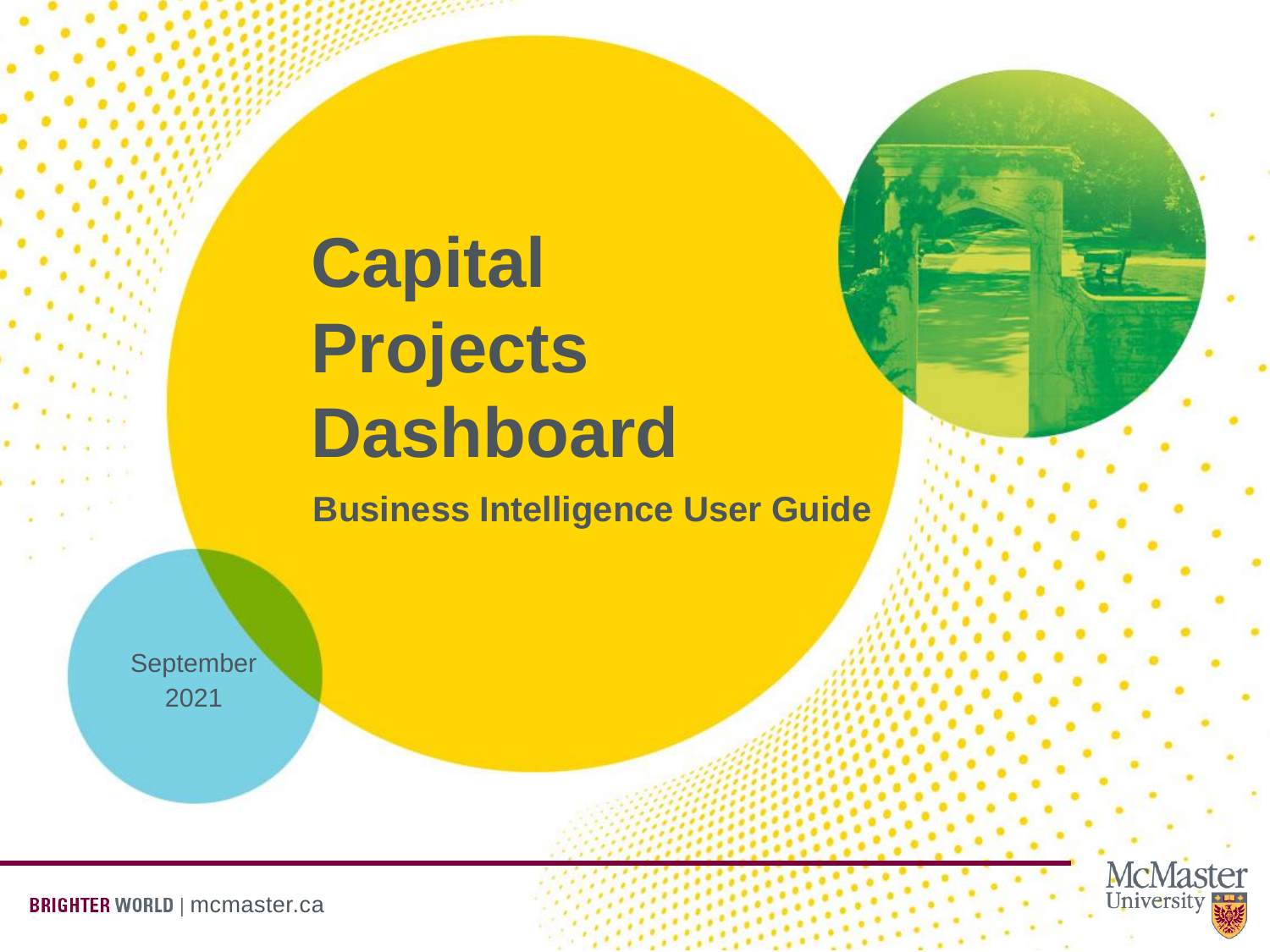#### **Welcome**

This user guide provides an overview of the Capital Projects Dashboard in McMaster's Business Intelligence Portal.

The Capital Projects Dashboard was developed by Institutional Research & Analysis in close coordination with Financial Affairs and stakeholders across Facility Services. In addition to this introduction, an FAQ is available to guide users through common questions.

We hope you find the content of this guide and dashboard relevant, useful, clear and easy-to-use.



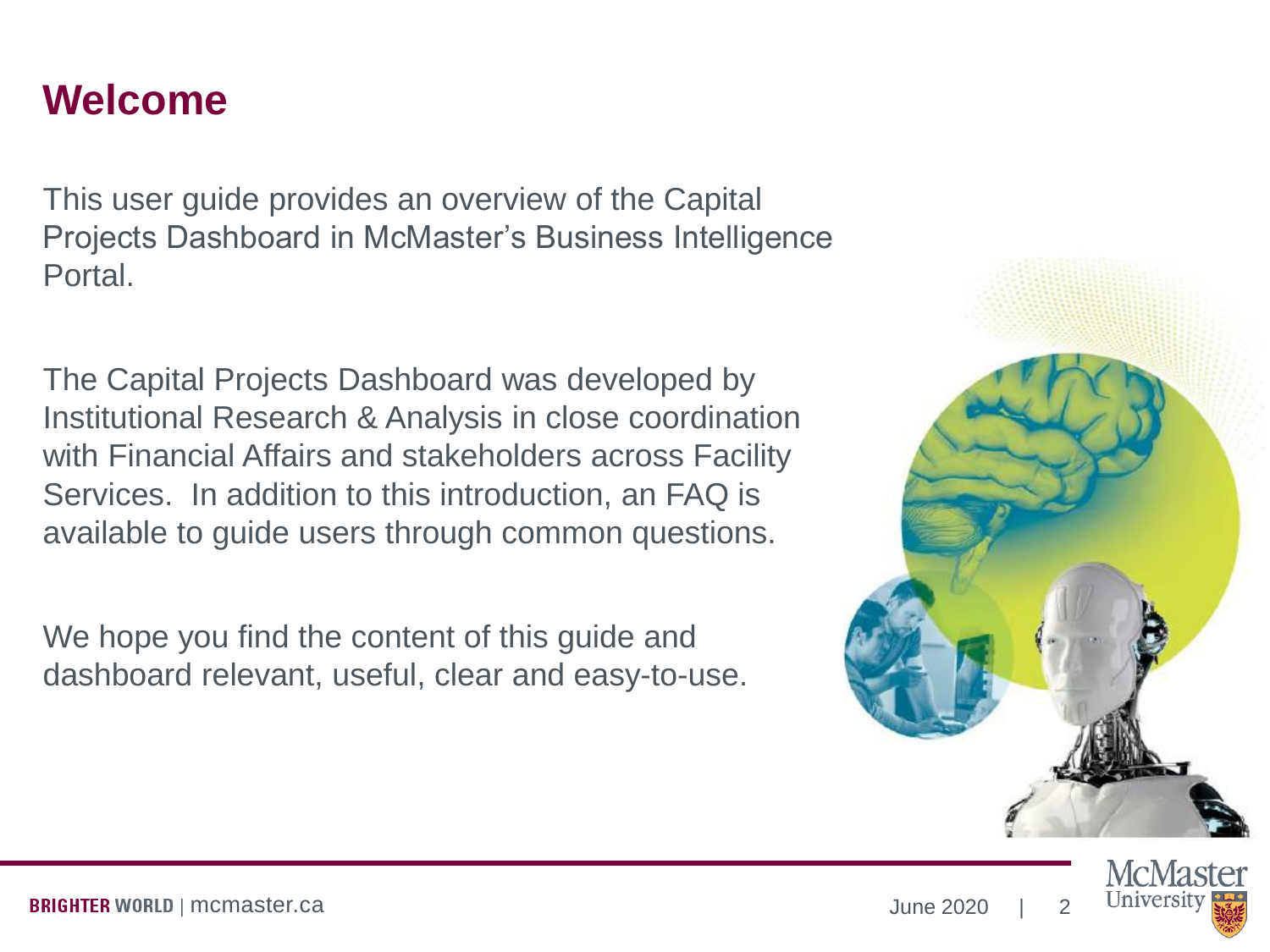#### **Table of Contents**

| <b>BI Capital Projects Dashboard Highlights</b> |    |  |  |  |  |  |  |
|-------------------------------------------------|----|--|--|--|--|--|--|
| <b>Dashboard Pages</b>                          |    |  |  |  |  |  |  |
| <b>Project Statement</b>                        | 6  |  |  |  |  |  |  |
| <b>Project Summary</b>                          |    |  |  |  |  |  |  |
| <b>Transactions</b>                             | 8  |  |  |  |  |  |  |
| <b>Work Order Details</b>                       | 9  |  |  |  |  |  |  |
| <b>Access &amp; Security</b>                    | 10 |  |  |  |  |  |  |
| <b>Training &amp; Support</b>                   |    |  |  |  |  |  |  |



**BRIGHTER WORLD | mcmaster.ca**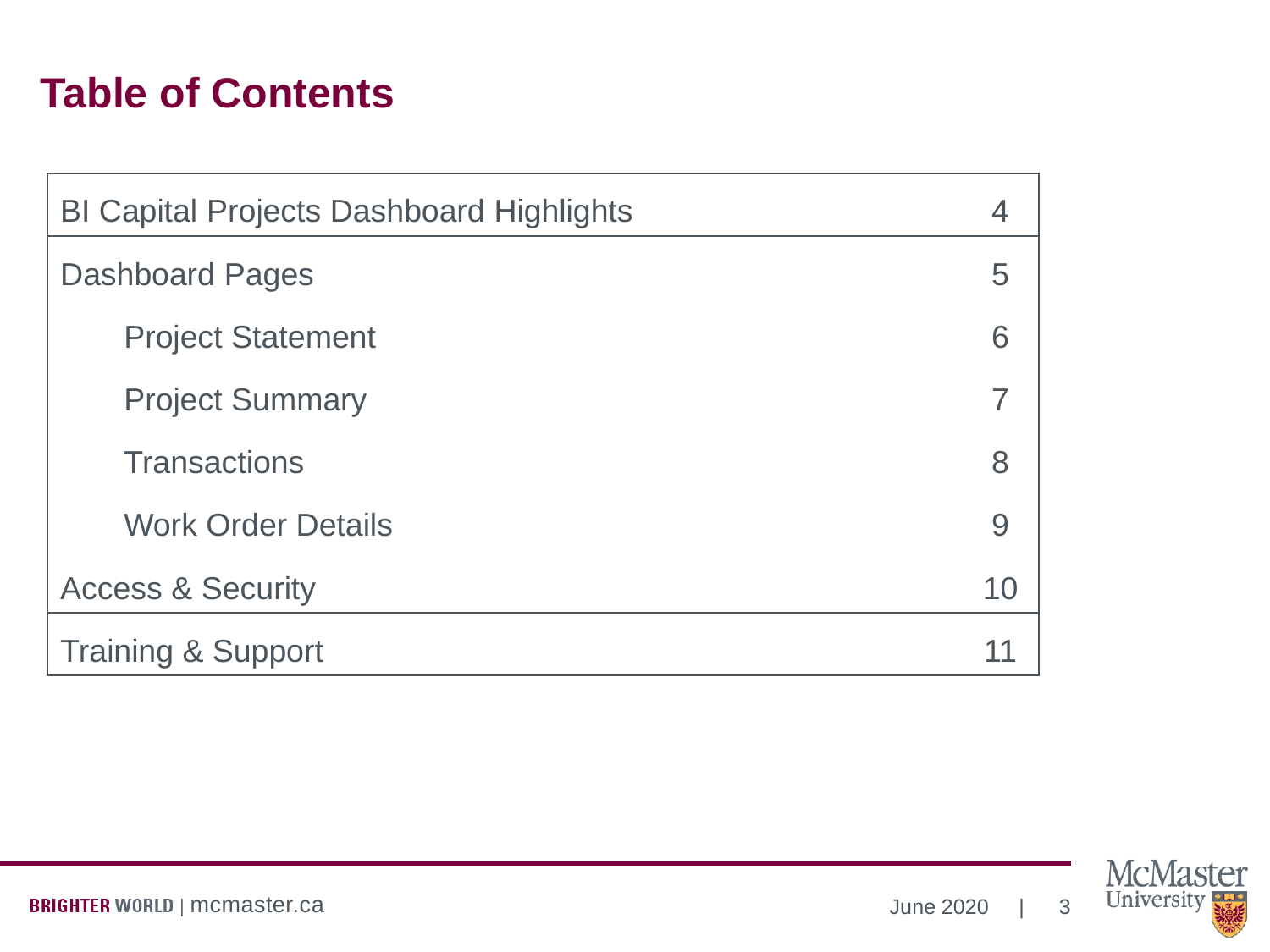### **BI Capital Projects Dashboard Highlights**

The new capital dashboard was created to provide a capital project reporting solution for Facility Services project managers and administrative staff, and is a result of much consultation and feedback from stakeholders. The new dashboard includes the following features:

- Ability for users to view all capital projects financial details, including actuals, budgets, and commitments by activity type
- High level summary of capital projects by project manager, including nonfinancial characteristics of the project
- Ability to drill into work order details
- The ability to customize reports by applying filters and changing the layout of a report to suit your needs
- An easy save feature and the option to set your own defaults. For example, you can customize and save your preferences for a selected set of project managers or capital projects

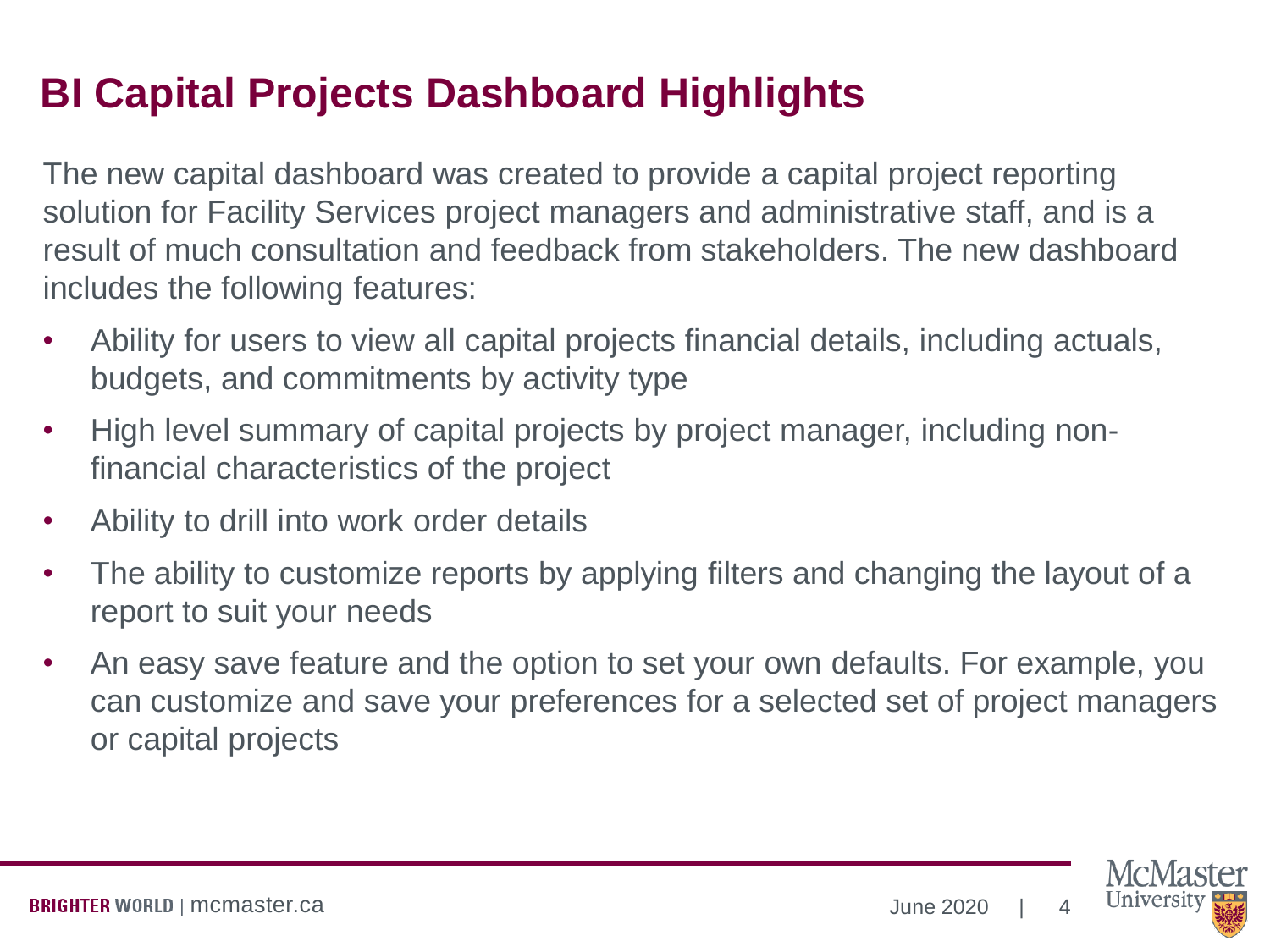### **Dashboard Pages**

There are 4 pages on the BI Capital Projects Dashboard:

- 1. Project Statement
- 2. Project Summary
- 3. Transactions
- 4. Work Order Details

The following slides provide an overview of the dashboard pages.

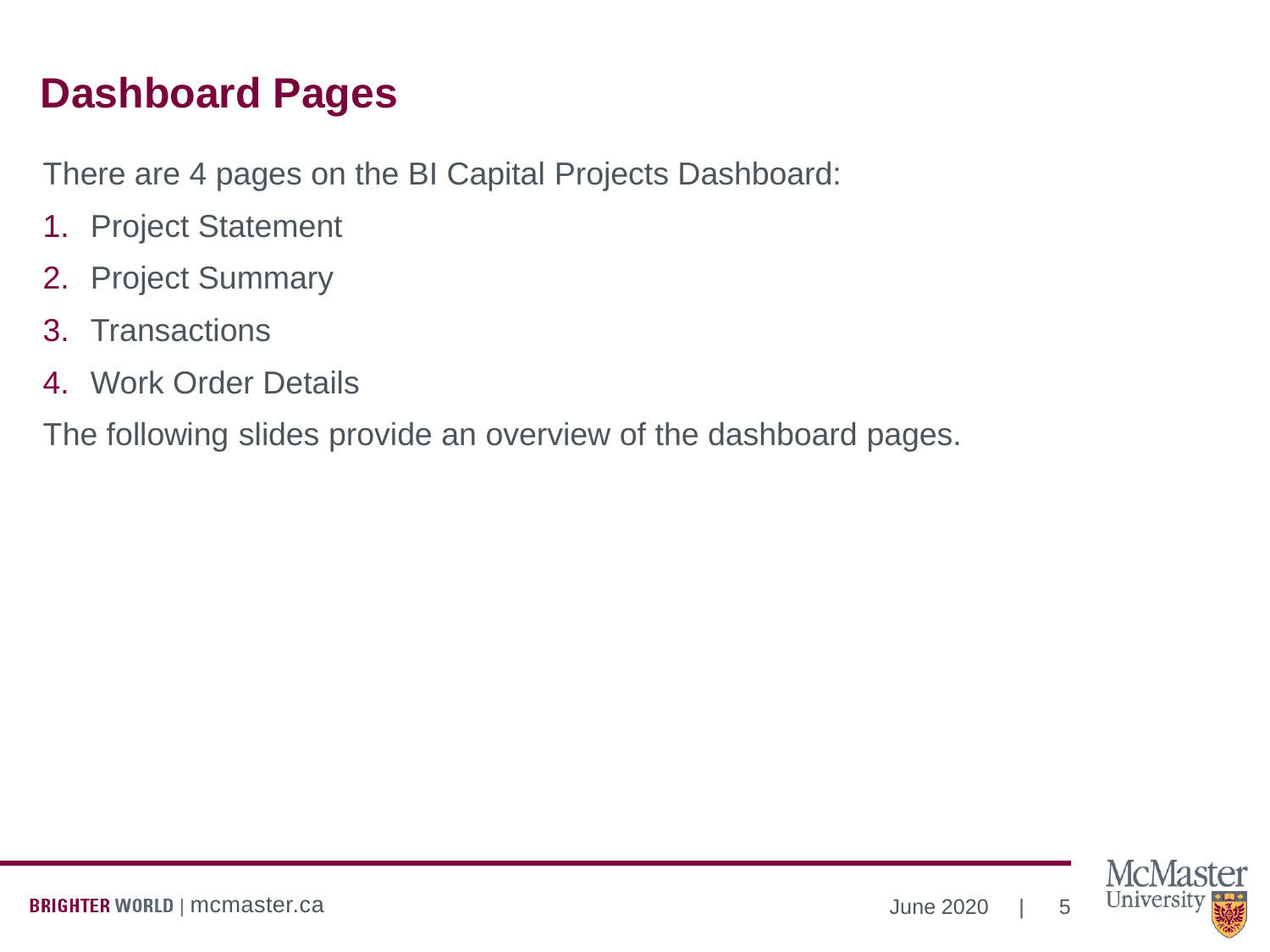#### **Dashboard Pages: Project Statement**

• Displays funding and exp enditures actuals, commitments, and budget amounts by activity for the selected project(s) and date range

| <b>Project Manager</b> | * Project Number | <b>Start Date</b> |    | <b>End Date</b> |               |                |
|------------------------|------------------|-------------------|----|-----------------|---------------|----------------|
| --Select Value--       | 20013023         | 05/01/2020        | İ. | 04/30/2021      |               | والمسالم<br>10 |
| Select by EmplID       |                  |                   |    |                 |               |                |
|                        |                  |                   |    |                 | Apply Reset ▼ |                |
|                        |                  |                   |    |                 |               |                |

#### **Project Statement**

for 05/01/2020 to 04/30/2021 Time run: 9/14/2021 3:03:40 PM

#### Sargeos, Sameh Hakim 20013023

|                           | <b>Activity Category</b>                 | <b>Activity</b>               | <b>Cumulative Prior from</b><br>SOP to 05/01/2020 | <b>Current Period Actuals</b><br>From 05/01/2020 to<br>04/30/2021 | <b>Project to Date</b> | <b>Commitments</b> | <b>Project to Date and</b><br><b>Commitments</b> | <b>Budget</b>     | <b>Project Balance Available</b> |
|---------------------------|------------------------------------------|-------------------------------|---------------------------------------------------|-------------------------------------------------------------------|------------------------|--------------------|--------------------------------------------------|-------------------|----------------------------------|
| <b>Funding</b>            | <b>Funding</b>                           | <b>Funding</b>                | $($ \$380,000.00)                                 | \$0.00                                                            | $($ \$380,000.00)      | \$0.00             | $($ \$380,000.00)                                | $($ \$380,000.00) | \$0.00                           |
| <b>Funding Total</b>      |                                          |                               | $($ \$380,000.00)                                 | \$0.00                                                            | $($ \$380,000.00)      | \$0.00             | ( \$380,000.00)                                  | $($ \$380,000.00) | \$0.00                           |
|                           | <b>Expenditures</b> Administrative Costs | <b>Salaries and Wages</b>     | \$14,248.08                                       | \$0.00                                                            | \$14,248.08            | \$0.00             | \$14,248.08                                      | \$15,000.00       | \$751.92                         |
|                           |                                          | <b>Benefits</b>               | \$5,700.24                                        | \$0.00                                                            | \$5,700.24             | \$0.00             | \$5,700.24                                       | \$5,000.00        | ( \$700.24)                      |
|                           | <b>Construction</b>                      | <b>Prime Contract</b>         | \$184,220.52                                      | \$694.45                                                          | \$184,914.97           | \$0.00             | \$184,914.97                                     | \$205,000.00      | \$20,085.03                      |
|                           | <b>Furnishings and Equipment</b>         | <b>Office Furniture</b>       |                                                   | \$72,749.65                                                       | \$100,544.35           | \$2,577.64         | \$103,121.99                                     | \$65,000.00       | ( \$38, 121.99)                  |
|                           | <b>Other Contracts</b>                   | <b>Air Balancing</b>          | \$0.00                                            | \$0.00                                                            | \$0.00                 | \$0.00             | \$0.00                                           | \$5,000.00        | \$5,000.00                       |
|                           |                                          | <b>Facilities Work Orders</b> | \$2,450.00                                        | \$0.00                                                            | \$2,450.00             | \$0.00             | \$2,450.00                                       | \$3,500.00        | \$1,050.00                       |
|                           |                                          | <b>Information Technology</b> | \$0.00                                            | \$0.00                                                            | \$0.00                 | \$0.00             | \$0.00                                           | \$3,500.00        | \$3,500.00                       |
|                           |                                          | <b>Signage</b>                | \$0.00                                            | \$0.00                                                            | \$0.00                 | \$0.00             | \$0.00                                           | \$2,500.00        | \$2,500.00                       |
|                           |                                          | <b>Window Coverings</b>       | \$0.00                                            | \$0.00                                                            | \$0.00                 | \$0.00             | \$0.00                                           | \$5,000.00        | \$5,000.00                       |
|                           | <b>Professional Services</b>             | <b>Prime Consultant</b>       | \$41,135.61                                       | \$8,113.38                                                        | \$49,248.99            | \$0.00             | \$49,248.99                                      | \$62,000.00       | \$12,751.01                      |
|                           | <b>Sundries</b>                          | <b>Permits and Fees</b>       | \$1,710.00                                        | \$0.00                                                            | \$1,710.00             | \$0.00             | \$1,710.00                                       | \$3,000.00        | \$1,290.00                       |
|                           |                                          | <b>Printing</b>               | \$69.28                                           | \$0.00                                                            | \$69.28                | \$0.00             | \$69.28                                          | \$1,000.00        | \$930.72                         |
|                           |                                          | <b>Moving</b>                 | \$0.00                                            | \$0.00                                                            | \$0.00                 | \$0.00             | \$0.00                                           | \$3,000.00        | \$3,000.00                       |
|                           |                                          | <b>Misc Expenses</b>          | \$589.11                                          | \$0.00                                                            | \$589.11               | \$0.00             | \$589.11                                         | \$1,500.00        | \$910.89                         |
| <b>Expenditures Total</b> |                                          |                               | \$277,917.54                                      | \$81,557.48                                                       | \$359,475.02           | \$2,577.64         | \$362,052.66                                     | \$380,000.00      | \$17,947.34                      |
| <b>Grand Total</b>        |                                          |                               | (\$102,082.46)                                    | \$81,557.48                                                       | ( \$20,524.98)         | \$2,577.64         | ( \$17, 947.34)                                  | \$0.00            | \$17,947.34                      |

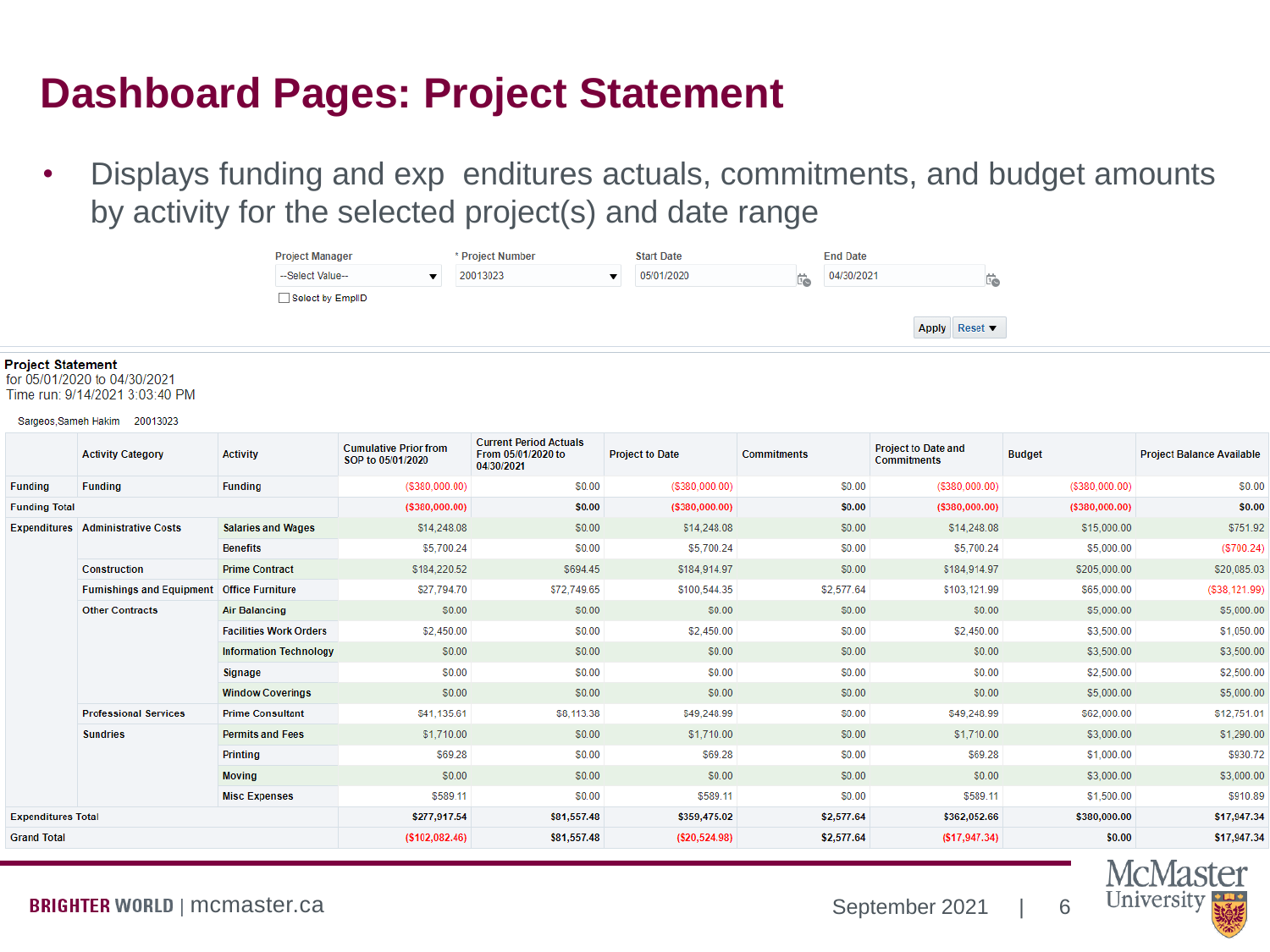#### **Dashboard Pages: Project Summary**

- High level summary of a project(s) and can be filtered by project manager, project number, and/or project status
- Includes non-financial information on a project, such as Project Type, whether a project will be capitalized, Year of Funding, % Complete and Projected Final Cost



Edit - Refresh - Print - Export

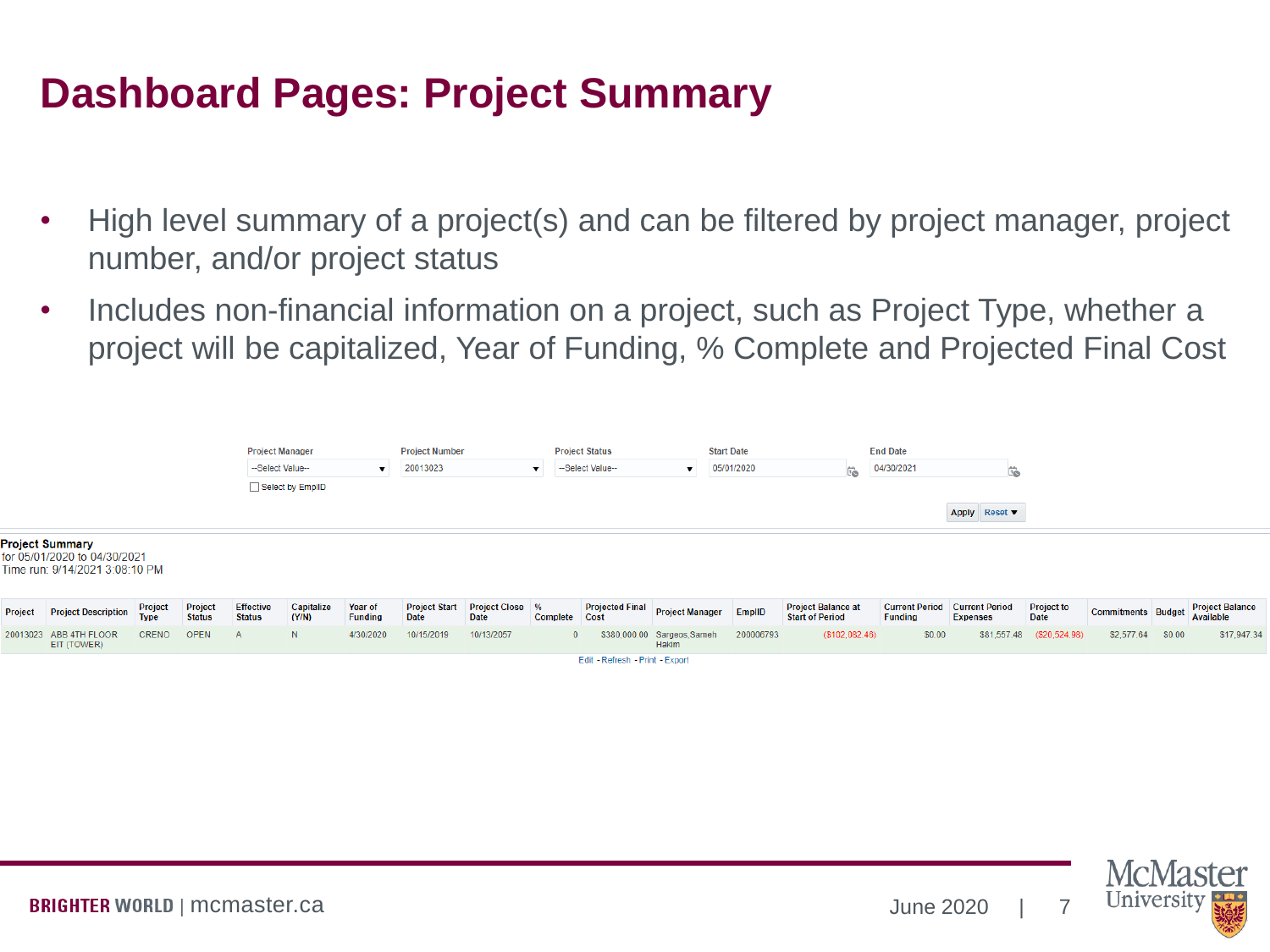#### **Dashboard Pages: Transactions**

- Displays all journal lines for the selected time period, segmented by Activity and can be filtered by Project Manager, Project Number, Project Status, Account Code and/or Activity ID
- Includes journal line data (ex. fund, dept, description), in addition to Supplier Name and ID, Voucher ID, and Work Order and Task ID as applicable
	- <sup>o</sup> Ability to drill into work order details (see next slide) for MM journal lines

**Transactions** or 05/01/2020 to 04/30/2021 me run: 9/14/2021 3:19:20 PM

|                                                                   | <b>Business</b><br>Unit | Project  | Project<br><b>Manager</b> | <b>Activity ID</b>                        | <b>Journal ID</b>         | Journal<br>Date | <b>Fiscal</b><br>Year | Fiscal<br>Period | Amount          | <b>Account</b> | <b>Account</b><br><b>Description</b> | <b>Department</b><br><b>ID</b> | Code Code | <b>Fund Program</b> | Group       | Ledger Analysis Source<br><b>Type</b> | <b>Type</b> | <b>User</b>         | Line<br><b>Description</b>            | <b>Description</b>                       | <b>Supplier</b><br><b>Name</b>  | <b>Supplier ID</b> | <b>Voucher</b><br>ID | <b>Work Order</b> | Work<br>Orde<br>Task<br>ID |
|-------------------------------------------------------------------|-------------------------|----------|---------------------------|-------------------------------------------|---------------------------|-----------------|-----------------------|------------------|-----------------|----------------|--------------------------------------|--------------------------------|-----------|---------------------|-------------|---------------------------------------|-------------|---------------------|---------------------------------------|------------------------------------------|---------------------------------|--------------------|----------------------|-------------------|----------------------------|
| <b>Facilities</b><br>Work<br>Orders                               | MAC0 <sup>-</sup>       | 20013023 | Hakim                     | Sargeos, Sameh N FACILITIES WO            | MM00371859 2/1/2020       |                 | 2020                  | 10 <sup>1</sup>  | \$70.00 170060  |                | Construction 10394<br>in Progress    |                                | 60        | 99999               | Actuals MMC |                                       |             | LABOR SP FSPRDOP1   |                                       | Facility<br><b>Svcs Billing</b><br>Costs |                                 |                    |                      | 0000038327 1      |                            |
| <b>Facilities</b><br>Work<br>Orders                               | <b>MAC0</b>             |          | Hakim                     | 20013023 Sargeos, Sameh N_FACILITIES_WO   | MM00375127 2/14/2020 2020 |                 |                       |                  | 10 \$910.00     | 170060         | Construction 10394<br>in Progress    |                                | 60        | 99999               | Actuals MMC |                                       |             | LABOR SP_FSPRDOP1   |                                       | Facility<br><b>Svcs Billing</b><br>Costs |                                 |                    |                      | 0000039248 1      |                            |
| <b>Facilities</b><br>Work<br>Orders                               | MAC0 <sup>-</sup>       | 20013023 | Hakim                     | Sargeos, Sameh N FACILITIES WO            | MM00376371 3/1/2020       |                 | 2020                  | 11               | \$70.00         | 170060         | Construction 10394<br>in Progress    |                                | 60        | 99999               | Actuals MMC |                                       |             | LABOR SP FSPRDOP1 1 |                                       | Facility<br><b>Svcs Billing</b><br>Costs |                                 |                    |                      | 0000038327 1      |                            |
| <b>Facilities</b><br>Work<br>Orders                               | <b>MAC0</b>             | 20013023 | Hakim                     | Sargeos, Sameh N_FACILITIES_WO            | MM00378466 3/6/2020       |                 | 2020                  | 11 <sup>1</sup>  | \$280.00        | 170060         | Construction 10394<br>in Progress    |                                | 60        | 99999               | Actuals MMC |                                       |             | LABOR SP_FSPRDOP1 1 |                                       | Facility<br><b>Svcs Billing</b><br>Costs |                                 |                    |                      | 0000039248 1      |                            |
| Facilities<br>Work<br>Orders                                      | <b>MAC0</b>             | 20013023 | Hakim                     | Sargeos, Sameh N FACILITIES WO            | MM00378965 3/9/2020       |                 | 2020                  | 11               | \$560.00 170060 |                | Construction 10394<br>in Progress    |                                | 60        | 99999               | Actuals MMC |                                       |             | LABOR SP FSPRDOP1   |                                       | Facility<br><b>Svcs Billing</b><br>Costs |                                 |                    |                      | 0000039248 1      |                            |
| <b>Facilities</b><br>Work<br>Orders                               | MAC01                   | 20013023 | <b>Hakim</b>              | Sargeos, Sameh N_FACILITIES_WO            | MM00378966 3/10/2020 2020 |                 |                       | 11               | \$560.00        | 170060         | Construction 10394<br>in Progress    |                                | 60        | 99999               | Actuals MMC |                                       |             | LABOR SP_FSPRDOP1   |                                       | Facility<br><b>Svcs Billing</b><br>Costs |                                 |                    |                      | 0000039248        |                            |
| <b>Facilities</b><br><b>Work</b><br><b>Orders</b><br><b>Total</b> |                         |          |                           |                                           |                           |                 |                       |                  | \$2,450,00      |                |                                      |                                |           |                     |             |                                       |             |                     |                                       |                                          |                                 |                    |                      |                   |                            |
| <b>Misc</b><br>Expenses                                           | MAC01                   | 20013023 | Hakim                     | Sargeos, Sameh N MISC EXPENSES AP00369172 |                           | 1/23/2020 2020  |                       | 9                | \$77.56         | 170060         | Construction 10394<br>in Progress    |                                | 60        |                     | Actuals ACT |                                       |             | MATER SP FSPRDOP1   | <b>PRINTING</b><br>PR20013023 Payable | Accounts                                 | One Time<br>Supplier<br>Payment | ONETIME            | 00730672 0           |                   |                            |
|                                                                   |                         |          |                           |                                           |                           |                 |                       |                  |                 |                |                                      |                                |           |                     |             |                                       |             |                     |                                       |                                          |                                 |                    |                      |                   |                            |

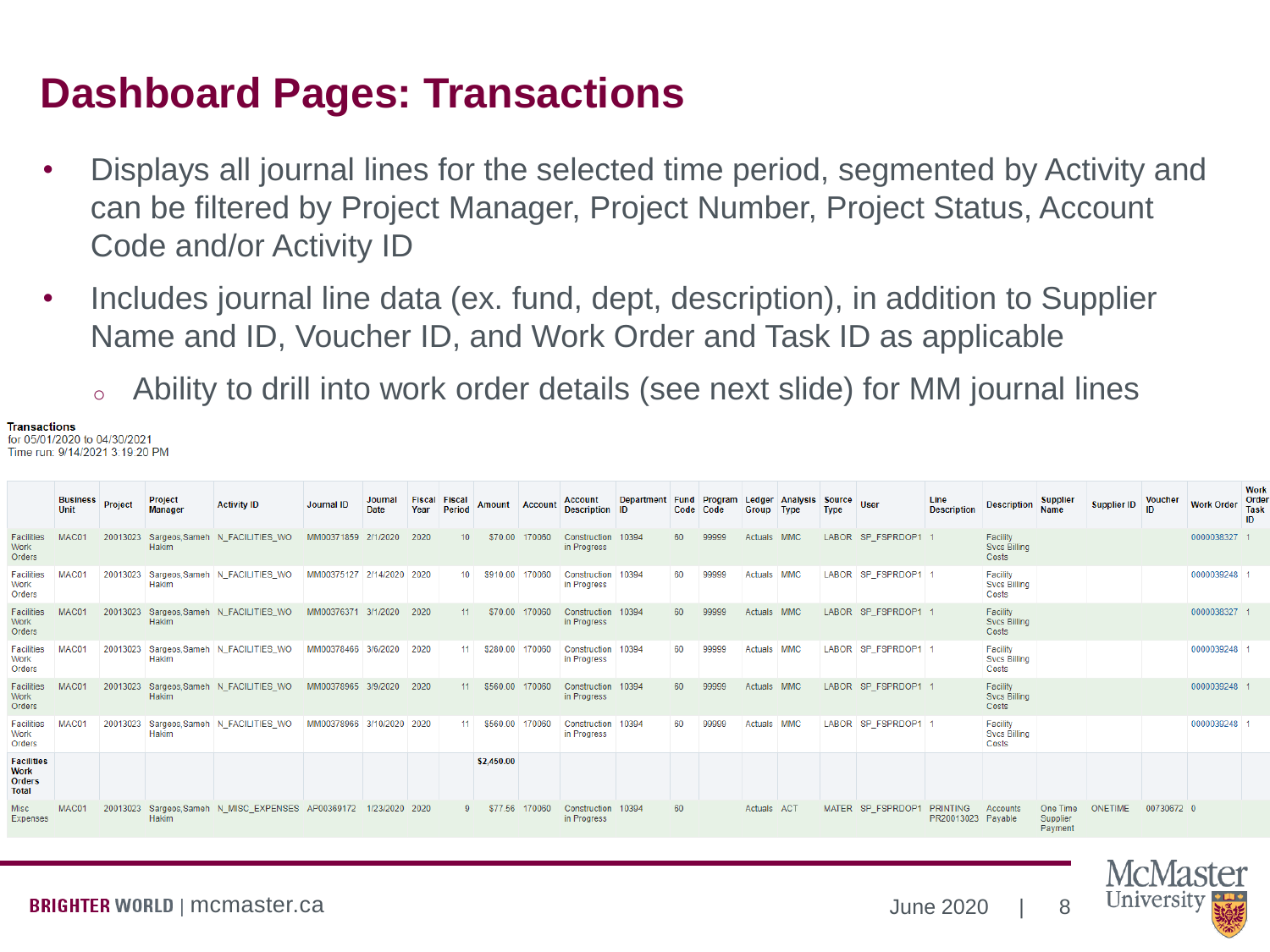#### **Dashboard Pages: Work Order Details**

- Displays work order details and can be filtered by Project Manager, Project Status, Work Order ID and/or Status.
- Includes project information (status, start and end date, % complete) in addition to Work Order specific data
- Work orders with actual costs of \$0 are displayed on separate report below this screenshot, and contain similar fields with the exception of some project-specific fields (ex. Project Status, Project Manager, % Complete)

| <b>Project Manager</b> | <b>Project Number</b> | <b>Project Status</b> | <b>Work Order ID</b> | <b>Work Order Status</b> |
|------------------------|-----------------------|-----------------------|----------------------|--------------------------|
| --Select Value--       | 20013023              | --Select Value--      | --Select Value-      | --Select Value-          |
| Select by EmplID       |                       |                       |                      |                          |
|                        |                       |                       |                      | Apply Reset ▼            |
|                        |                       |                       |                      |                          |

#### **Work Order Details**

Time run: 9/14/2021 4:08:58 PM

|                  |                                        |                          |                                   |                              |                            |                       |                               |           |                                |                         | <b>Actual Cost</b>           |                                                                                                                                                                                                                                             |                            |            |                   |                      |  |                                 |
|------------------|----------------------------------------|--------------------------|-----------------------------------|------------------------------|----------------------------|-----------------------|-------------------------------|-----------|--------------------------------|-------------------------|------------------------------|---------------------------------------------------------------------------------------------------------------------------------------------------------------------------------------------------------------------------------------------|----------------------------|------------|-------------------|----------------------|--|---------------------------------|
| Project          | <b>Descr</b>                           | Project<br><b>Status</b> | <b>Effective</b><br><b>Status</b> | Project<br><b>Start Date</b> | Project<br><b>End Date</b> | %<br>Complete Manager | Project                       | EmplID    | Projected<br><b>Final Cost</b> | <b>Work Order</b>       | <b>WO End</b><br><b>Date</b> | <b>Work Description</b>                                                                                                                                                                                                                     | <b>WO</b><br><b>Status</b> | Labour     | Material Tools PO |                      |  | Total                           |
| 20013023         | ABB 4TH<br><b>FLOOR EIT</b><br>(TOWER) | <b>OPEN</b>              | AA                                | 10/15/2019                   | 10/13/2057                 |                       | 0.00% Sargeos, Sameh<br>Hakim | 200006793 |                                | \$380,000.00 0000038327 |                              | 1/16/2020 25 - SD & Sprinkler bypass for construction<br>at ABB tower 4th floor MAC01-60-170060-<br>10394-MAC01-20013023-<br>N FACILITIES WO (Requested By: Sameh<br>Sargeos)                                                               | <b>CLSD</b>                | \$140.00   |                   | \$0.00 \$0.00 \$0.00 |  | \$140.00                        |
| 20013023 ABB 4TH | <b>FLOOR EIT</b><br>(TOWER)            | <b>OPEN</b>              | <b>A</b>                          | 10/15/2019                   | 10/13/2057                 | $0.00\%$              | Sargeos.Sameh<br>Hakim        | 200006793 | \$380,000.00                   | 0000039248 2/14/2020    |                              | 25-C419- Furniture Disassemble at ABB<br>tower 4th floor EIT C419-1 have contacted<br>John Hemmer- and I will meet carpenter on<br>site for scope MAC01-60-170060-10394-<br>MAC01-20013023-N FACILITIES WO<br>(Requested By: Sameh Sargeos) | <b>CLSD</b>                | \$2,310.00 |                   |                      |  | \$0.00 \$0.00 \$0.00 \$2,310.00 |



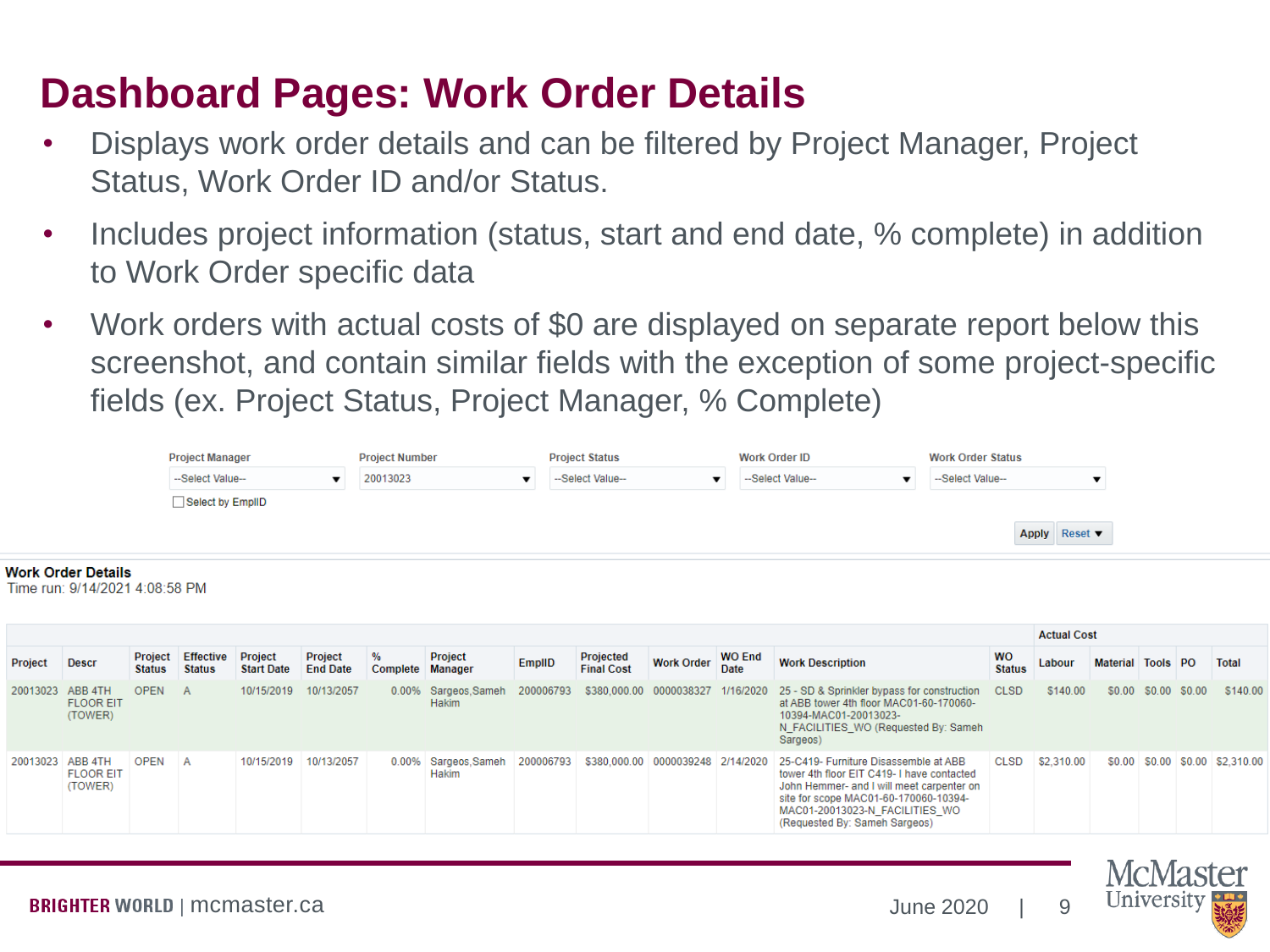### **Access & Security**

- Access to the Capital Projects dashboard in BI is based on existing security in Mosaic, specifically, the MCM\_PC\_PROJMGR security role
- For access & security related inquiries, please contact Linda Jaskiewicz [\(jaskiew@mcmaster.ca](mailto:jaskiew@mcmaster.ca))